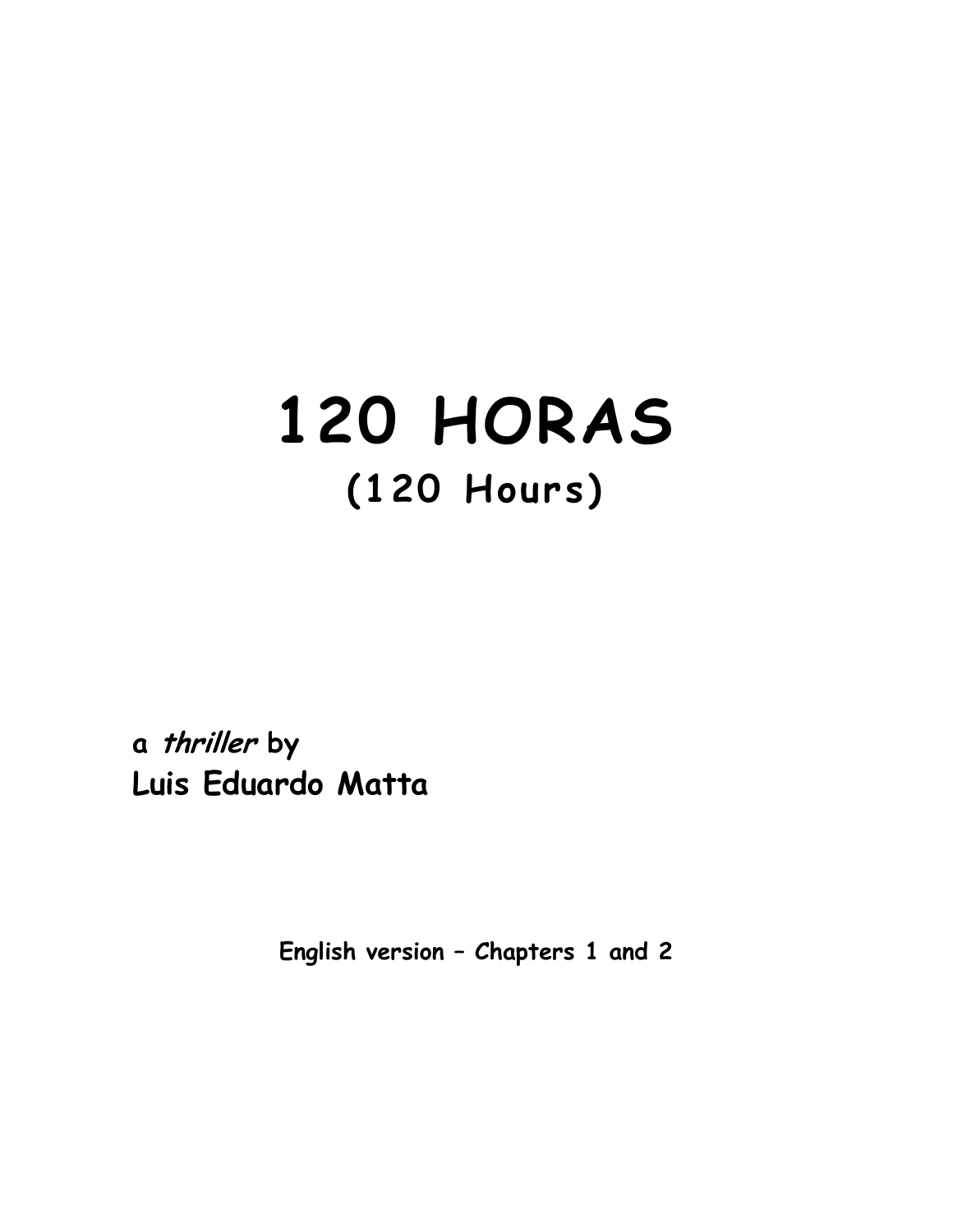People tend to forget that misfortune doesn't knock politely at the door before breaking into their lives and turning their world upside down. And once things start to go bad, they generally snowball right over anyone who happens to be in their path.

And that's exactly what happened in the controversial and enigmatic year of 1998. Ordinary men and women were suddenly cast into a whirlpool of unusual and murky events which, cloaked in a mantle of silence and perplexity, overshadowed a small corner of the world that was already accustomed to the strain and horror of battle.

In 1998, the Middle East was in flames, dilacerated by the ever-growing arms race and by an insane lust for power. In 1998, the Lebanon — while trying to recover from the effects of fifteen long years of civil war — was suffering under the influence and dominium of its powerful and implacable neighbor: Syria. In 1998, the alarming growth rate in illegal arms deals was matched only by that of corruption and family disintegration. In 1998, a sordid conspiracy was being nurtured in the entrails of a society — duped by a false sense of vigor and normality — that was heading for a dramatic and cataclysmic climax.

The months went by and the year came to an end, becoming just one more turned page of the calendar. Events well knew to respect the official barriers, never daring to transcend them. The secret was maintained: no whispers slipped through to cause suspicion. Leaks could cause grave consequences: everybody would suffer, and nobody would benefit.

Everybody was satisfied… except for one man: one Brazilian, for whom the compromise had the bitter taste of gall. His melancholic and despairing eyes had witnessed the whole story. And, long after the events, on a radiant morning beneath the clear blue skies of Rio de Janeiro, battered by his festering anguish, he knew he couldn't remain silent any longer. He gathered his most trusted friends and, over various pots of coffee, told the story as he had seen it. Fate had made him a participant, and marked him for the rest of his mortal life.

Horatio would never be able to forget those fateful months in early 1998. The world thought that everything was in order. He thought that he knew the ways of the world. Both were dead wrong.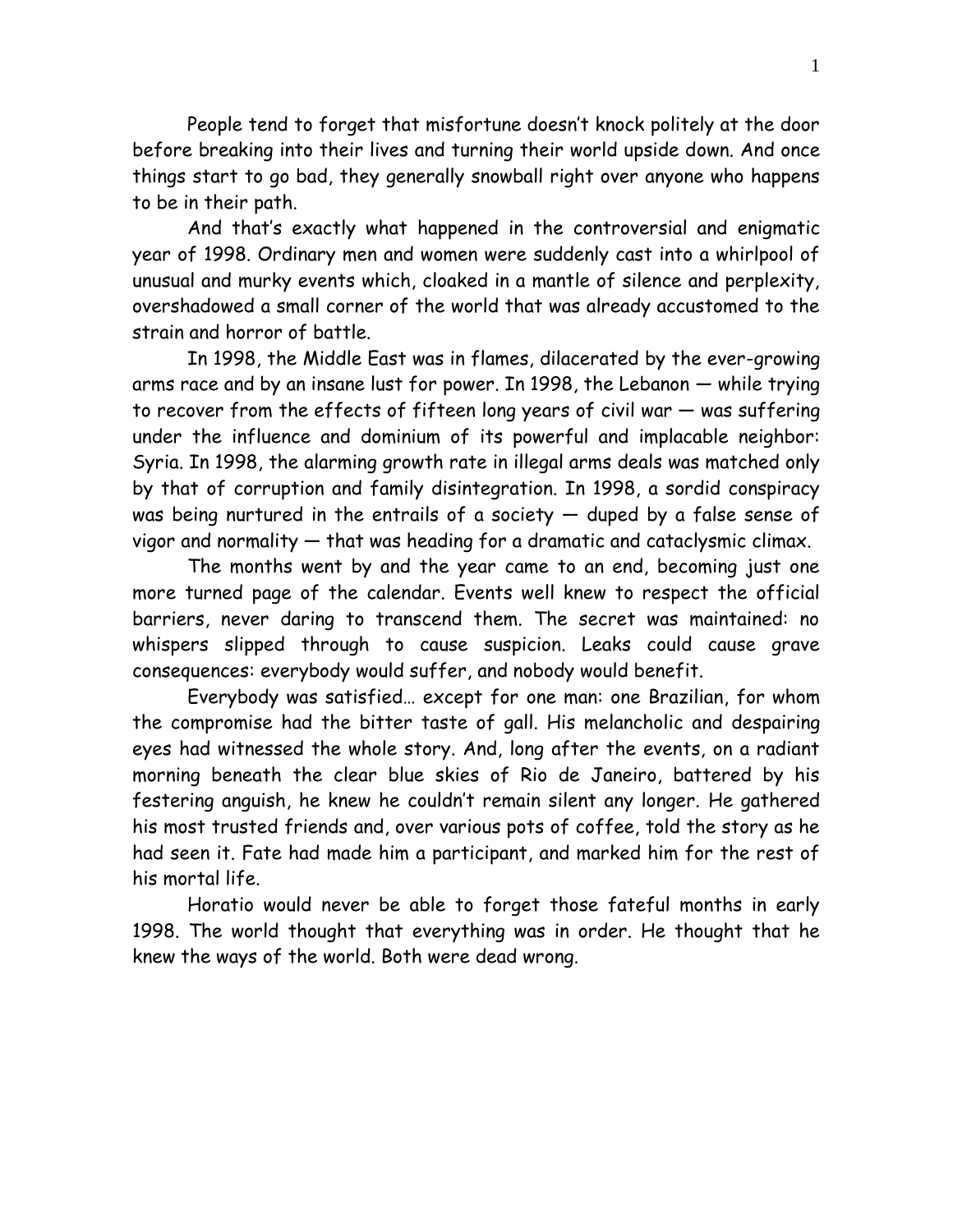## **CHAPTER 1**

Something more than lunch was waiting for the Brazilian engineer that early afternoon.

It was the second Tuesday in February, 1998. A winter's day like so many others in Damascus: lowering gray clouds, the constant cold wind and incessant traffic scattering noise and pollution all over the city. At just after 1 p.m. Aurelio Marcondes Amorim, a fifty-three year old engineer, came out of the imposing doorway to his apartment building facing the Jahez park in Malki, one of the more prosperous areas of the city and home to most of the ministries and foreign embassies. Impeccable in a graphite-gray suit, he solemnly descended the set of four steps carrying his inseparable black briefcase. Over his other arm, he had draped a made-to-measure trench coat, as a precaution against a sudden rain shower.

Spying Imad, his driver, slumped lazily against the hood of the Citroen Xantia parked at the curb, Aurelio peremptorily snapped his fingers and gestured for him to open the rear door. Moments later, the car had circuited the monumental Omayyad Square and was swallowed up in the hectic traffic along Choukry Koutwatly Avenue, the main artery of the Syrian capital. Bordered by gardens, luxury hotels, museums and the grandiose pavilion of the International Trade Fair, this was one of the most impressive avenues in the Middle East, on a par with the Sadoun, in Baghdad, the Vali-Asr, in Tehran, and the stupendous Omar Bin al-Khattab, in Dubai. For just a moment, Aurelio's fingers curled around the smooth leather of his briefcase and a sharp pain short across his stiff shoulders. He was feeling the strain.

The trip between his apartment building and the Palais des Nobles restaurant in the International Trade Fair, just across from the Méridien Hotel, took no more than ten minutes. Aurelio climbed out of the car, the wind playing with his thinning hair, amateurishly dyed a dark brown color. With careful steps, he made his way towards the opulently porticoed entrance that greeted the well-heeled customers. This was a luxury restaurant. The sumptuous decoration, reminiscent of a style encountered in certain mid-European eighteenth century palaces, was amplified by enormous wall mirrors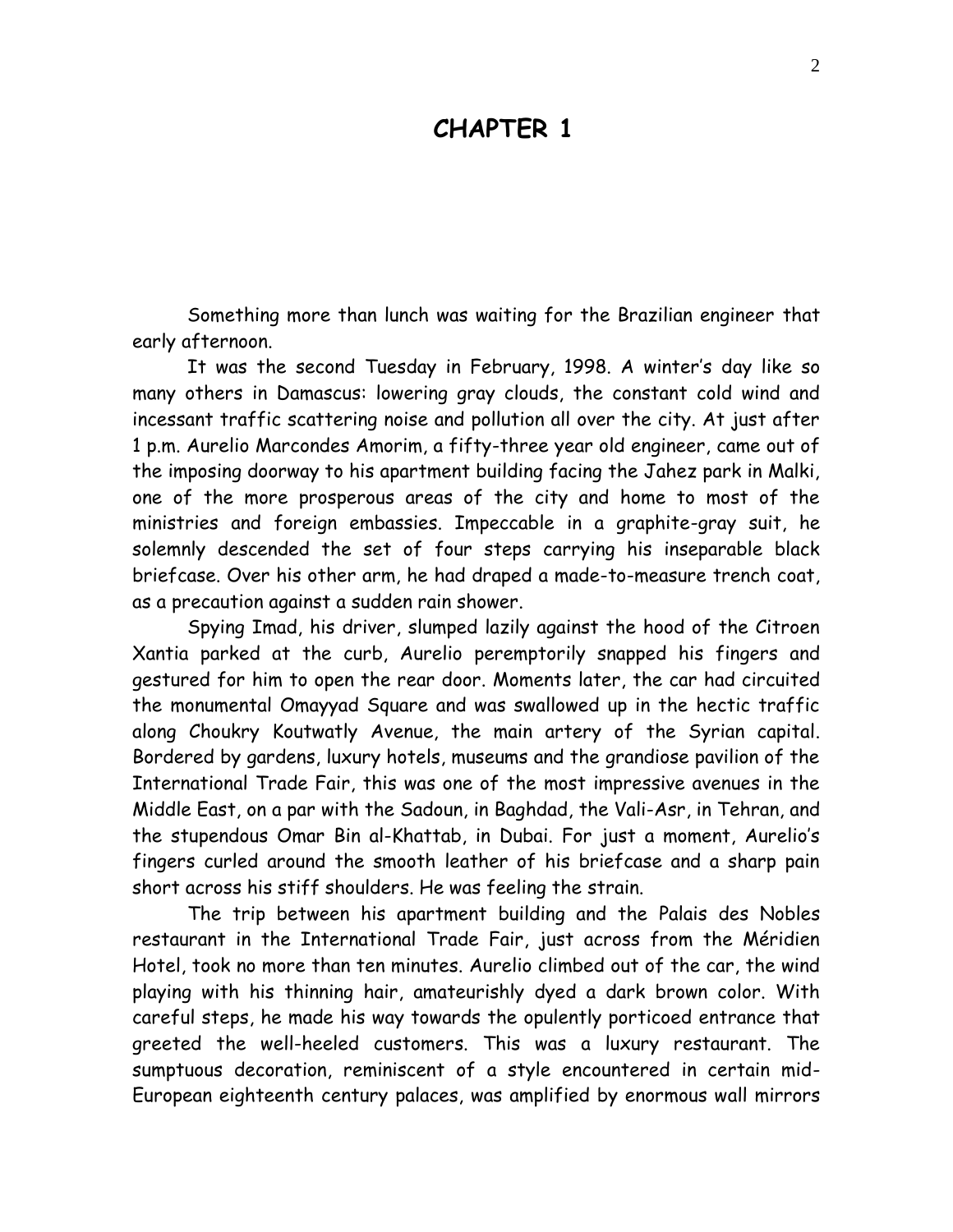and gracious alfrescos on the ceiling, producing an excessively Faustian air, capable of offending diners with more conservative aesthetic taste. Aurelio always got the cold tingles when he came into the vast dining hall, with its glass domed ceiling and walls hidden behind potted plants and caged exotic birds, all contrived to create a discomfiting tropical atmosphere.

Ushered by the Maitre D', he made his way to the corner table set up for two, where a light-skinned, well-dressed man tabled his drink and rose to shake Aurelio's hand. Although only in his late thirties, Ugo Pietrangeli looked a number of years older.

As they shook hands, Aurelio greeted his host in Arabic:

"Kéf hálak? (How are you?)"

"Bikhér, al-hámdu lilláh (Well, thank God)", Ugo replied, before changing to English:

"Have a seat"

Aurelio settled himself in the chair as Ugo also sat down and pointed at the menu lying on the table:

"Why don't we start with a Syrian *mezze*?"

Aurelio just nodded in response and Ugo made the order. Instead of the usual Arrack and iced water, he asked for a bottle of Bordeaux to wash it down. As the waiter left, he turned to Aurelio:

"Did you bring the diskette?"

"Right in here", Aurelio smiled in reply, lightly tapping his briefcase.

The waiter arrived to serve the wine, but Ugo took the bottle from his hands and sent him away. As he carefully poured a measure of the dark red liquid into Aurelio's glass, Ugo nodded and the looked into his guest's eyes:

"You did the right thing, my friend. I was afraid we were going to have a problem. You know that I have very little to say about policy. I just do as I'm told."

He smiled, as he half-filled his own glass and placed the bottle in its stand.

"My principal suspected that you may be having second thoughts about our relationship. I'm afraid he feels that you are no longer completely trustworthy."

Aurelio took an appreciative sip of his wine. He had understood the threat in Ugo's words, but he shrugged it off. He opened his briefcase and took out a small plastic case, handing it over to Ugo. The Italian opened the case and extracted a standard 100 MB diskette, identified by a handwritten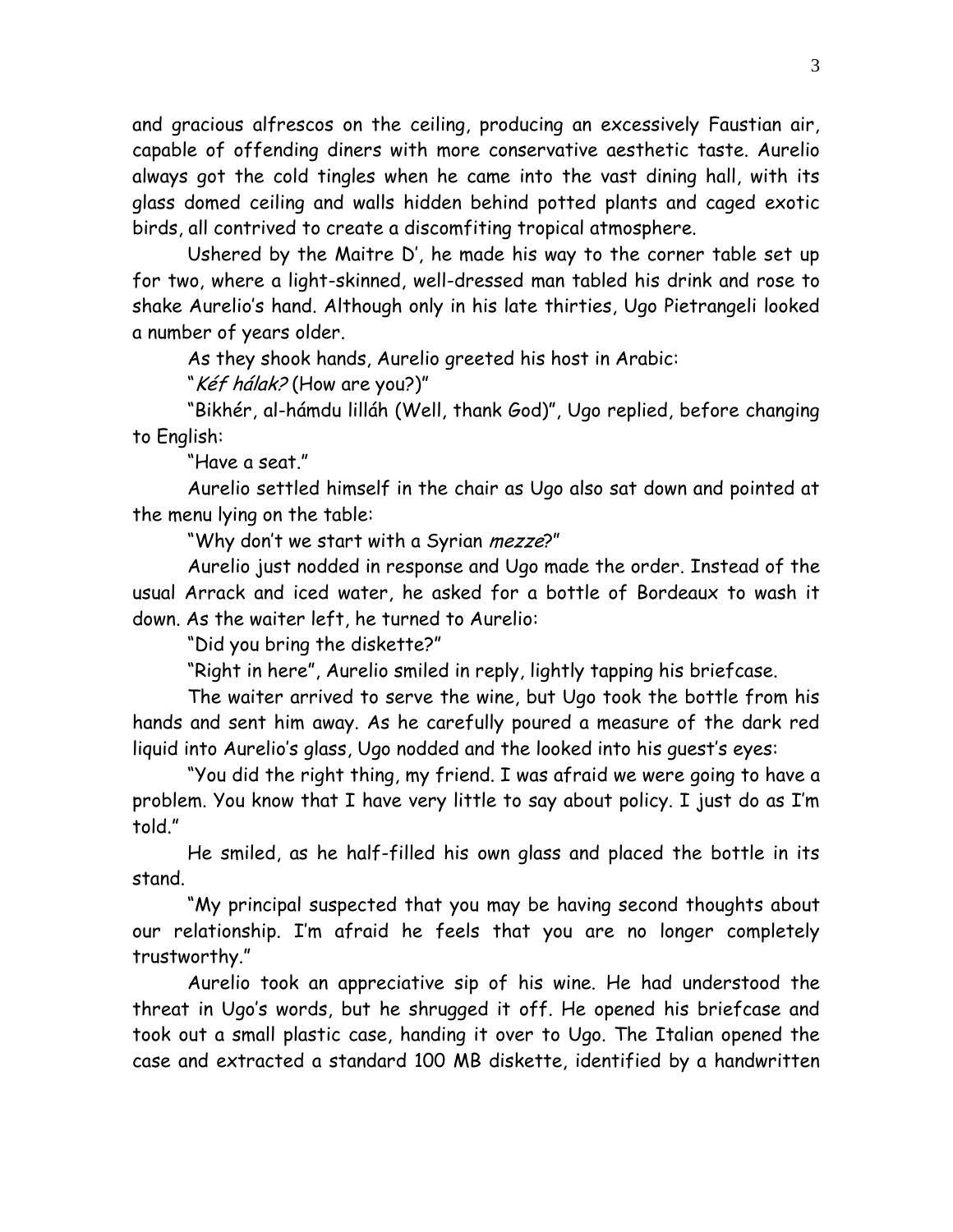label as Tanechka – the Russian diminutive for Tatyana – followed by a number of Roman numerals.

Ugo turned the diskette over in his hand, slowly nodding his head.

He looked up and stared Aurelio in the eye:

"I do hope you didn't copy these documents, my friend?"

Aurelio quickly shook his head:

"Of course not!"

"I only ask because there has been a certain delay."

Aurelio maintained eye contact, but remained silent.

"You were well aware that my organization attached a certain urgency to receiving this information," Ugo went on, his voice now devoid of any warmth. "Your tardiness was, at the very least, inconsiderate." Ugo's voice turned to steel. "In our business world, we must be very careful of stepping on the wrong toes, Aurelio. There are some suspicious souls who are very quick to respond to the slightest perceived provocation… and my principal is one of those souls."

Aurelio seemed struck speechless. Nothing in his previous dealings with Ugo had prepared him for this assault. He picked up his glass and emptied it in one quick gulp, wiping his mouth, and then his forehead, with the linen napkin.

"I think I've said enough," Ugo concluded, "although I have been instructed to tell you that should you stray, in the slightest way, from our agreement, we will know, and you, and your family, will suffer the direst consequences. I do hope you understand, my friend. If you do hold copies of these documents, I strongly recommend that you erase them as soon as possible."

Having somewhat recovered, Aurelio managed to insert some bravado into his reply: "Save your threats, Ugo. I have respected, and intend to continue respecting, the terms of our agreement. I know that I'm running a little behind our schedule and I realize that this could make you tense, so I can't blame you for your remarks. But you really have nothing to worry about, and there's no reason for making veiled threats."

Ugo just shook his head:

"You fool. It doesn't matter a damn what I think! Don't you understand that we  $-$  you and  $I -$  are nothing more than tiny cogs in the wheel, easily crushed if we are even slightly out of line. I wasn't threatening you, man… I was just reminding you of the way things are."

Aurelio had been able to control himself reasonably well, but Ugo's last words struck right at his pride: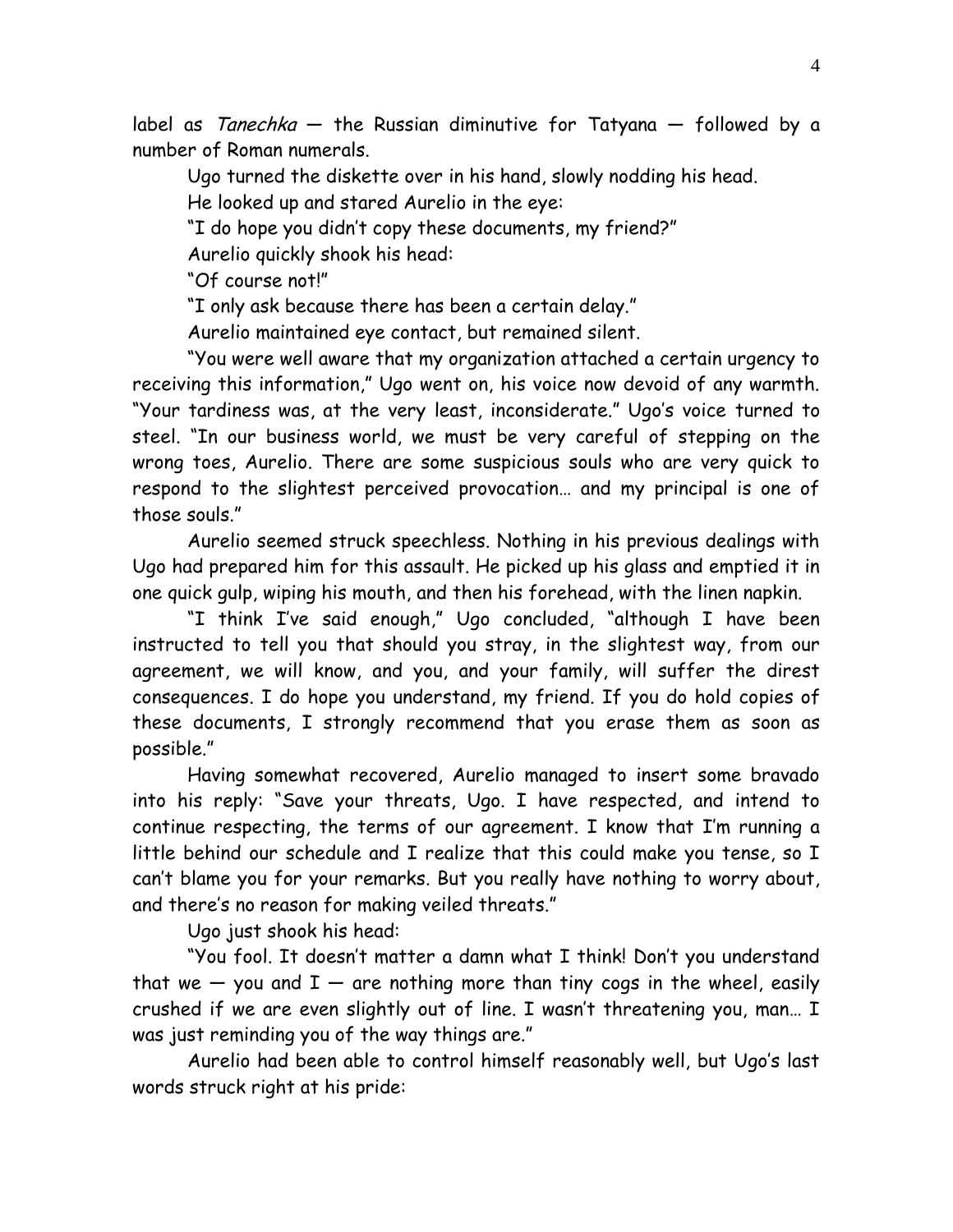"That's bullshit, Ugo! You'd like nothing more than to see me go down! You were looking at me like a sadistic judge handing down a death sentence; an executioner at the block, his mouth watering in anticipation as his tortured victim staggers up the steps. I'm not a jackal! If I wanted you out, I wouldn't stab you in the back; it would be face-to-face, and damn the consequences. But this is all irrelevant, Ugo: of course, neither of us is out to get the other: we're in this together after all… and I'm going to see it through to the end."

Aurelio knew that he was stretching the facts, but he also knew that his best defense was to attack. He had, in fact, been dragging his feet for weeks, making up one excuse after another to delay handing over the diskette. He had needed just a little more time to put the final touches to a plan that had begun to take shape more than a year ago. It was during a delicious dinner at the golden beach resort of Jounieh, soothed by the sea breezes on the Lebanese coast, that he had made his first, and fatal, decision. The initial excitement with his new post in Syria, the enthusiasm he had felt as his plane touched down four long years ago, had soured into an exasperating and permanent sense of frustration and confinement, exacerbated by his innate, rebellious  $-$  and, at times, anarchic  $-$  nature, totally unsuited to the bureaucratic life.

He had used the assassination of a sweet European scientist in Moscow as an excuse to hold Ugo off until he'd worked out the last details of his escape plan. Now it was in the hands of God: barring some quirk of fate, he'd soon be far away, just another face in the crowd, counting his loot and laughing at Ugo, his goons, and at his principal, the Don.

Aurelio checked his watch and decided that it was time to leave. Ugo's gross and suspicious attitude had turned what he'd hoped would be a pleasant farewell lunch into a thoroughly disagreeable experience. A pity, but… As Aurelio refolded his napkin and got to his feet, Ugo gave him an ugly grin:

"Leaving already? But I thought we were going to have lunch…"

"You have what you came for, Ugo. And I was under the impression that your principal was anxious to receive the diskette? Now, if you'll excuse me, I'll leave you to pay for the meal. It's the least you can do, after all your threats and insults."

Ugo laughed in his face:

"My dear Aurelio, what you took as threats and insults were nothing more than good advice and straight speaking from an old friend. Now have a good trip home, and be careful with the traffic. It can be a killer at this hour of the day."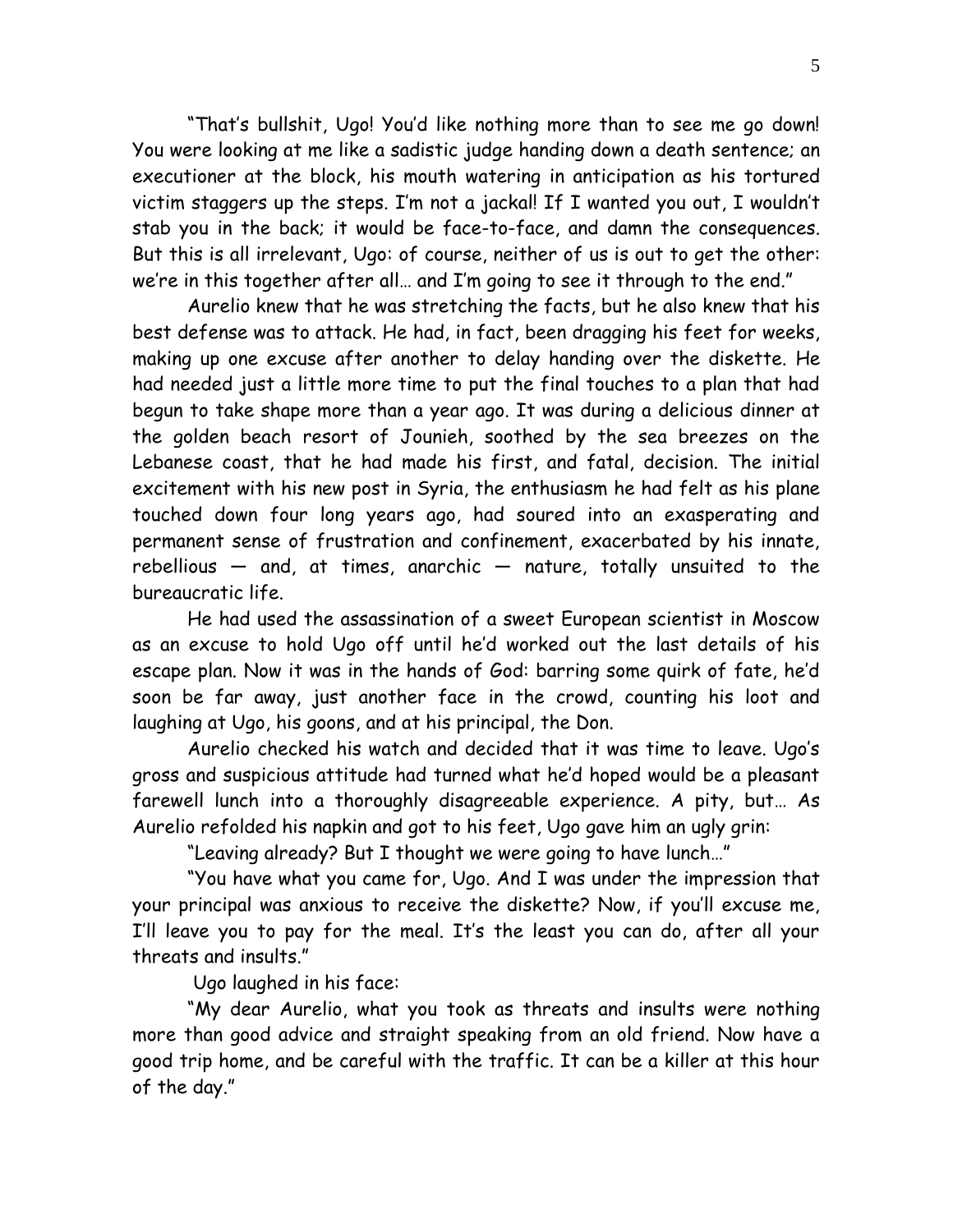In reply, Aurelio flung his napkin to the table, snatched up his briefcase and strode from the salon. As he exited the restaurant, he saw Imad standing by the already open rear door of the car. He sat back in the leather seat and, as soon as the driver was behind the wheel, barked out:

"Let's get out of here… and step on it!"

As the car pulled away from the curb, Aurelio leaned back into the headrest and took a succession of deep breaths. As his anger cooled, he was assailed by doubt. How could he pit his few years experience of the Middle East against the organization Ugo represented, and still come out ahead? He had made his plans with great care, gone over them a million times, and created backups and alternatives to cover all possible scenarios, but doubt and uncertainty still ate away at his self-confidence. The Don undoubtedly had connections with all the myriad terrorist groups: his tentacles knew no national boundaries. Aurelio went over his plans one more time and his confidence grew as the doubt diminished. He was so close: just a few more minor details and he'd be able to disappear. He started to smile as his imagination leapfrogged the difficulties and imponderables of the next couple of days and took him to his paradisiacal hideaway on an isolated stretch of the Northeastern Brazilian coast.

His smile faded as he felt his heartbeat accelerate. He paled as he noted the trembling in his hands. His breathing became ragged. As a distraction from the anxiety attack, Aurelio opened his briefcase and started shuffling through the meaningless paperwork he carried as a prop, but the effects were minimal. He glanced out the window and noticed that, instead of taking the normal route home, the Citroen was heading in the opposite direction: they were at the top of Bagdad Boulevard, coming up to the al-Firdûss mosque and the roundabout that would take them North, towards Homs and Aleppo.

His need for air overcoming his irritation with Imad, Aurelio lowered the window and tried to gulp down deep breaths of the chilly draft, but his anxiety rocketed. He couldn't breath and his heart was thumping against his breastbone. Hs eyes started to bulge as he ripped off his tie. Imad glanced at the rearview mirror and watched his passenger buck and contort on the back seat. He heard Aurelio gasp out:

"Help me, Imad. The bastards poisoned me… Ugo and his cursed Don…"

Imad kept his eyes on the road, a slow smile forming around his mouth. Aurelio was now bowed on the back seat:

"It was a setup! The bastards had me set up right from the beginning!"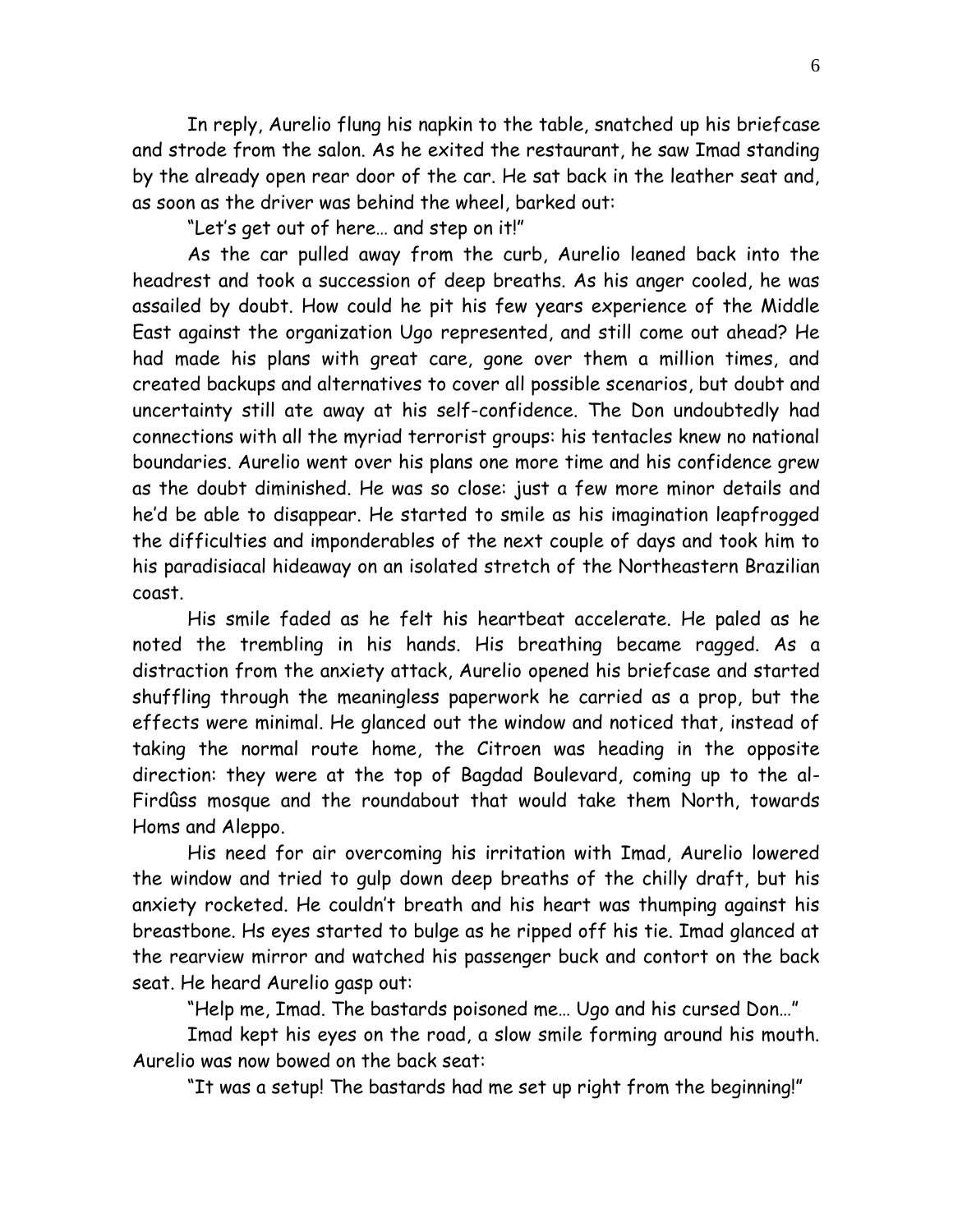Aurelio rasped the words out one by one. With a final spasm, he bit through his tongue, shuddered and slumped back on the seat. Imad adjusted the rearview mirror and studied his former boss. Apart from the ashen face and the trickle of blood that seeped from the corner of his mouth, Aurelio could have been sleeping off a heavy lunch. Under his bushy, black moustache, Imad's smile turned into a wide grin. He accelerated out of the roundabout and, a few moments later, cleared the outskirts of Damascus.

As Imad slowed just before coming to Homs, the car was waved down by a roadside fruit vendor. Imad lowered his window to examine the merchandise: a small wooden crate filled with ripe, succulent peaches.

"They have just been picked, sayid," the vendor claimed, stealing a glance at Aurelio, slumped down in the back seat. When he looked back at Imad, his eyes were filled with a cold look of satisfaction and his head nodded in approval.

"No, thank you. I am not fond of peaches," Imad replied in a calm voice.

The vendor smiled ingratiatingly and insisted:

"Perhaps you should accept them anyway. It would surely please our masters."

Imad returned the smile and slowly nodded his head. He pulled three hundred Syrian Pound notes from his pocket and handed them through the window to the vendor. Accepting the fruit with one hand, he placed the crate on the passenger seat beside him, closed the window and drove off with a farewell wave to the vendor.

As he continued North, he glanced back at Aurelio's moribund form draped over the back seat, pulled out a cell phone and pressed a speed dial button. When he informed his party that the peaches had been accepted, he received the terse order to dump them.

\* \* \*

Ugo Pietrangeli closed his cell phone with the gratifying feeling of a job well done. Aurelio was beginning to represent an unacceptable risk, and his elimination had become inevitable. Ugo's only regret was that he'd had to spoil a perfectly good bottle of wine by spiking it with a fatal dose of concentrated nicotine extract. It was a good Bordeaux, and it troubled the Italian that he had wasted a superb vintage on a despicable little worm like Aurelio Amorim. Despite being a popular meeting place for foreign businessmen and the Syrian Nouveaux Riches, the Palais des Nobles, with its decoration lying somewhere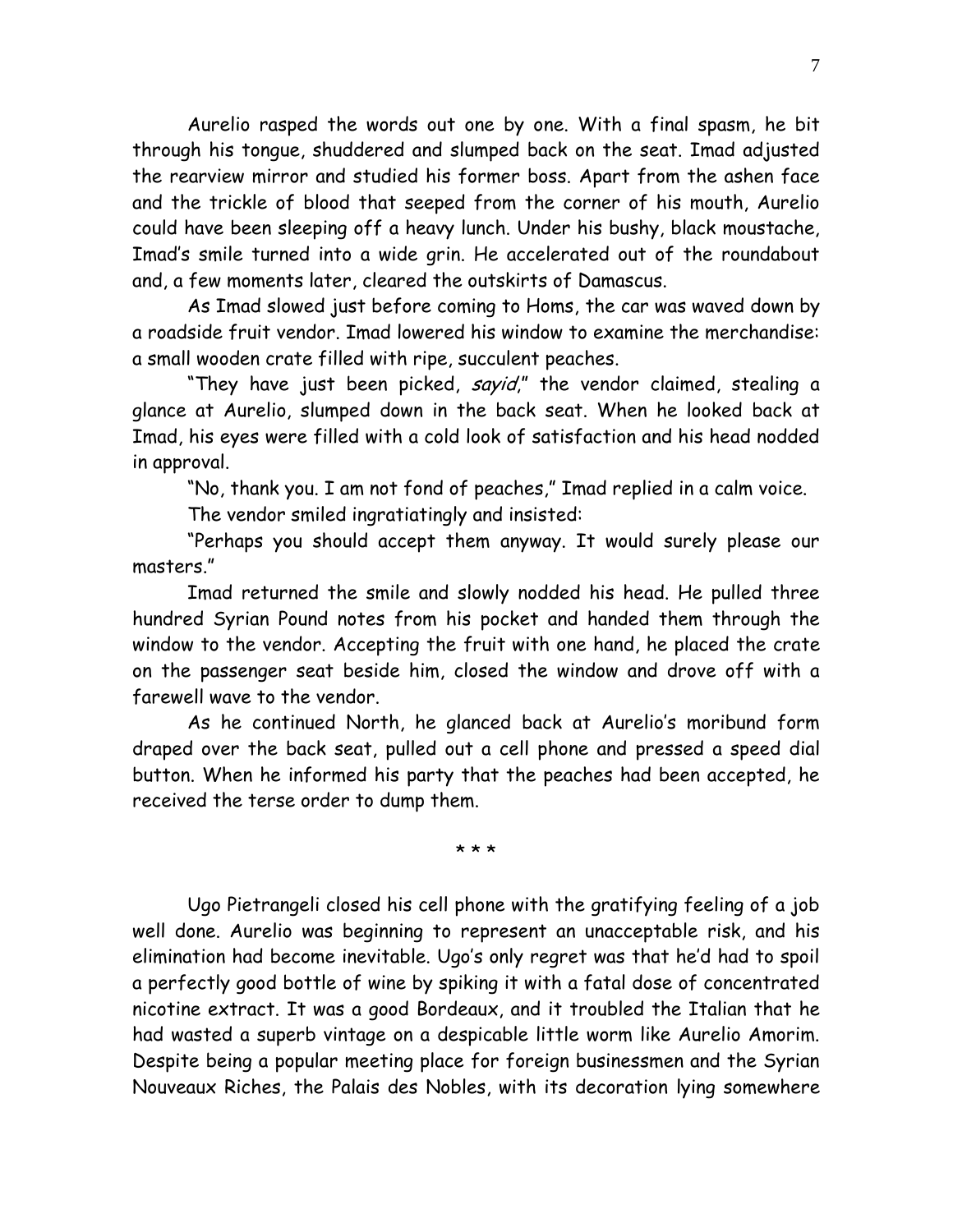between opulence and Kitsch, was Ugo's favorite hangout in Damascus. It provided the perfect refuge from the gray, unfriendly atmosphere of the Syrian capital, a city that he  $-$  an Italian resident of Lebanon  $-$  thoroughly abhorred.

Ugo paid his bill and left the restaurant. He strolled along the treelined boulevard, mingling with couples out for a walk with their kids, old men deep in conversation, veiled women and the occasional girl wearing jeans or woolen skirts, their long hair blowing in the cold wind. The shops were starting to raise their shutters, reopening after their habitual hour-long after lunch break. He walked up Choukry Koutwatly Avenue as far as the National Museum and then flagged down a cab to take him to the airport.

In the departure terminal, he went to a locker and retrieved the briefcase he'd left there just after arriving that morning. He deposited the diskette safely in the briefcase and twirled the tumblers on the lock. An hour later, he caught his short flight to Beirut. The Don would be pleased with his good news.

Ugo carefully placed his briefcase in the baggage compartment above his seat and strapped himself in. He smiled as he imagined how his fellow passengers would react if they knew what was on the diskette sharing the cabin with them, and, particularly, when they worked out the effect it would have on their sorry little lives.

What would they do if they knew that his shiny little disk, in the hands of the Don's pet scientists and engineers, would become a hydrogen bomb one of the most potent nuclear devices known to man —, to be sold to the highest bidder.

Ugo's smile turned into a satisfied, if slightly diabolic, grin.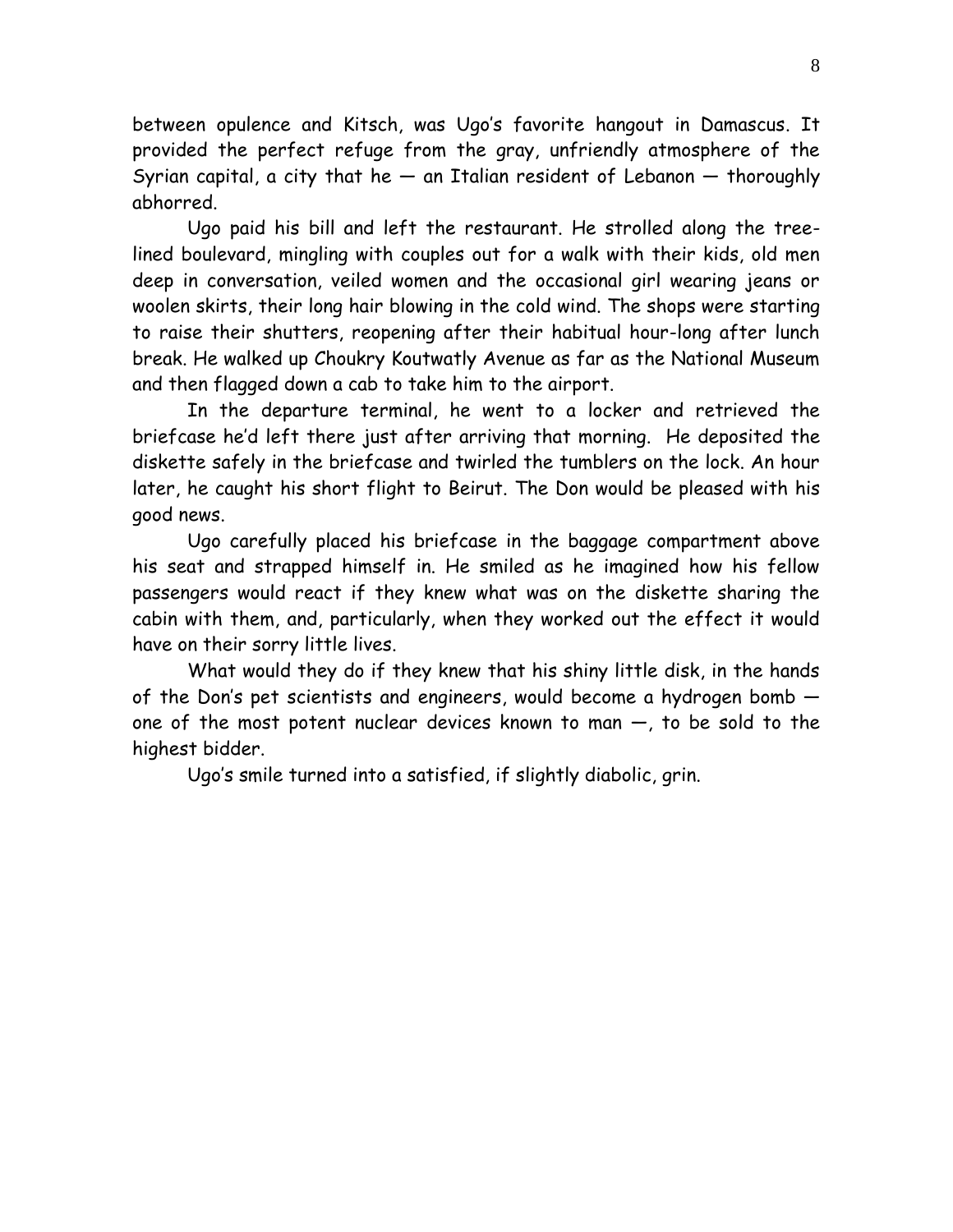## **CHAPTER 2**

## **RIO DE JANEIRO, BRAZIL, 35 DAYS LATER**

With a happy grin splitting his face from ear to ear, Gabriel Karam sat back and just let the shear beauty of the late summer landscape wash over him. He gazed out the window of the luxury air-conditioned tour bus as it left Copacabana and sped along the highway that cut through the greenery of the beachside park of Flamengo on its way to the maze of downtown. The sun glared down out of an immaculate blue sky, in counterpoint to the torrential rains that had swept the city only twenty-four hours previously. These downpours, that are common occurrences during the summer months, tie up the whole city, cause the citizens innumerable problems, and temporarily turn the current mayor into public enemy number one.

Gabriel had arrived in a rain-swept Rio the previous afternoon, off a flight from Beirut, Lebanon, where he currently lived. Born in Rio, Gabriel had never cut the ties to his native city and had lost count of the number of times he had been irresistibly drawn back to Brazil over the thirty-odd years since he had first gone to live in Lebanon. Gabriel loved Rio. In his opinion, the Marvelous City was one of the few places in the world capable of accommodating, in reasonable harmony, so many people with the most varied temperaments and lifestyles. He was convinced that the main reason this was possible was to be found in the city's multiple vocations, ranging from its plethora of natural beauty spots to the cultural effervescence that made it the center of Brazilian creativity and art, a rebellious and critical urban cauldron for forming, and deforming, opinions, where Brazil was held up to the mirror and continuously tested, forced to think and to innovate.

The bus pulled up to the curb in front of the old Ministry of Finance building and Gabriel alighted, walking off down Rua Araújo Porto Alegre towards the National Museum of Fine Arts. Because of his slight limp — a sequela left over from a bout with bone tuberculosis during childhood, that had spread to the backbone and kept him in bed for almost a year — he had some problems in crossing Rua México because of the bumper-to-bumper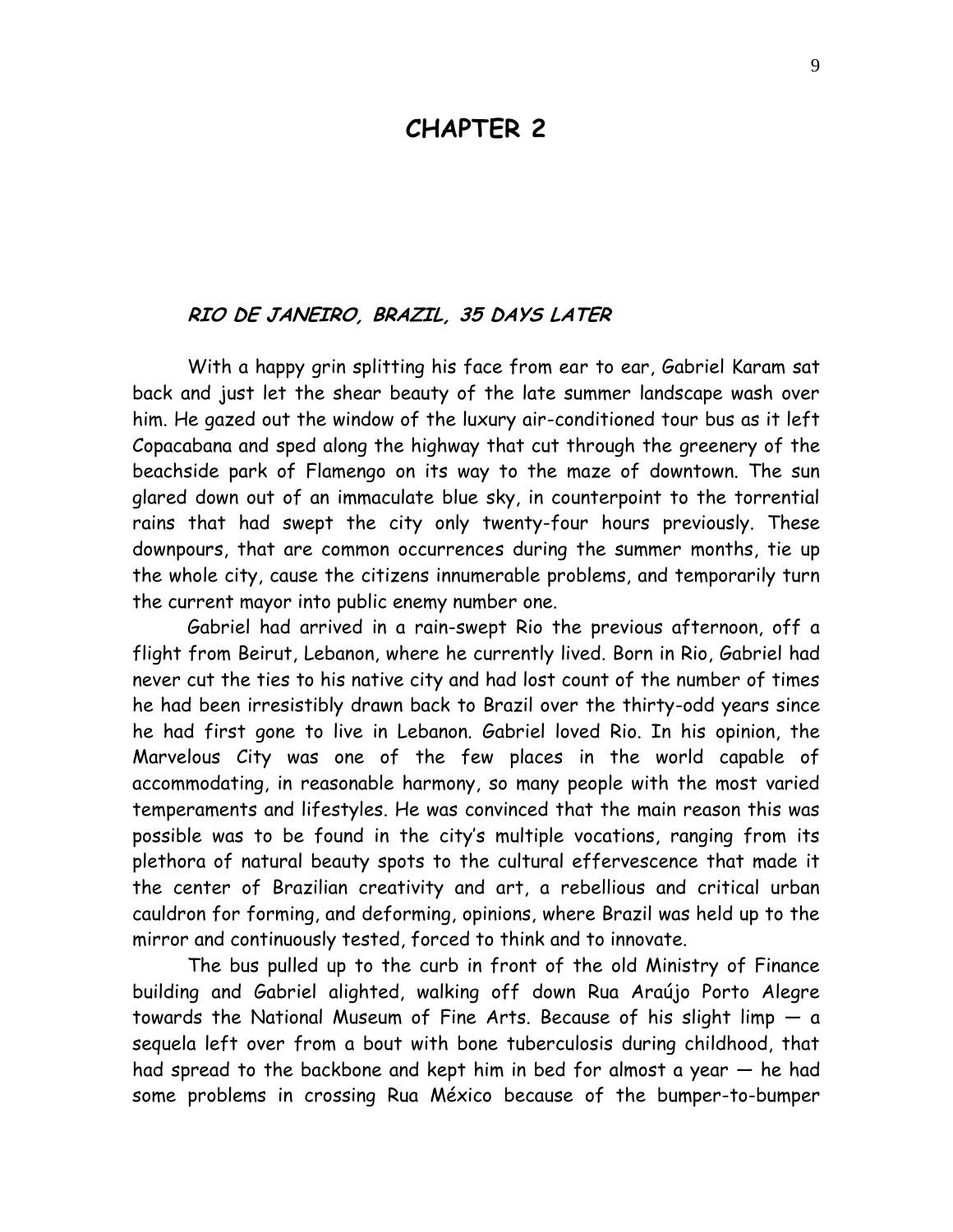traffic. He became irritated by the roar of the engines and the incessant honking of car horns when the packed cars made him leave the pedestrian crossing and weave between the bumpers. The patches of scalp showing through his thinning gray hair burned under the exuberant and pitiless tropical summer sun, which seemed to be draining the strength from his body at the same rate as it uplifted his spirits. As he came into the shade of the entrance to the museum, Gabriel didn't bother to try to hide his relief at escaping the torrid oven of Avenida Rio Branco.

He slowly climbed the marble steps to the second floor cafeteria, where he met his old friends, Horácio and Silva, placidly sitting at a table under one of the massive skylights. As soon as he saw Gabriel, Horácio leapt to his feet and enfolded him in a heartfelt bear hug.

"You old buzzard," he greeted Gabriel, with tears in his eyes, "it's great to see you again."

"And you, Horácio!" Gabriel held him off at arms length: "Just look at you, boy. You're the picture of health!"

Silvia, much more discrete, greeted him with a timid handshake and a kiss on either cheek. They all sat down again and ordered three large cups of milky coffee.

Gabriel looked around him appreciatively. "This museum is one of the major jewels in the crown of Rio," Gabriel pronounced, betraying an almost imperceptible accent, somewhere between Arab and French, the fruit of his many years in Lebanon. "It's an oasis in the center of Rio."

The waitress appeared with their coffees.

"It sure is that, Gabriel," Horácio laughed as he sugared his coffee. "And it's going to get better. In a couple of day's time, they're going to open a Salvador Dali exhibition. The third floor is completely closed off. They're working 24 hours a day, getting ready to receive the works directly from Catalonia."

They sipped contentedly at their coffee. Horácio was a big man, easily carrying his fifty-six years. A heavy gray beard covered his rosy face, and his thick glasses were right out of the seventies. He was the perfect Santa Claus, with a ready smile, a bubbling laugh and expansive gestures. His major conflict seemed to be with the bathroom scales. A renowned fan of good cooking, Silvia and his doctor were involved in a constant battle to keep him away from heavy food, and to ensure that he paid at least lip service to a diet and exercise regime… both of which he hated with a vengeance. Despite being a man of refined tastes, etiquette was not one of his strong suits. Something of a wine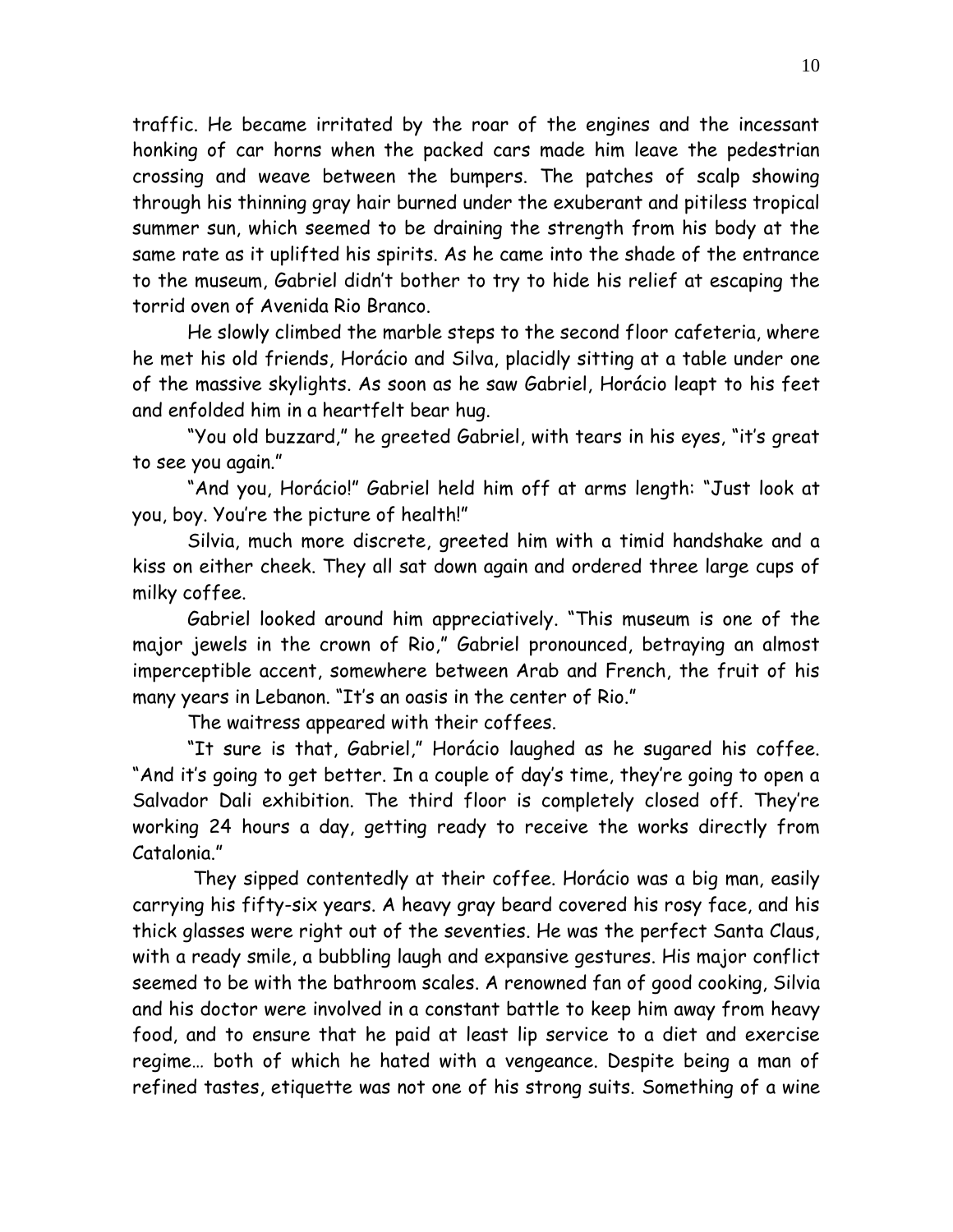connoisseur and a minor authority on classical music, Jazz and early Brazilian pop, he was an avid reader of novels, poetry and art books, from which he shamelessly stole story lines, exotica and florid phrases to be regurgitated at the literary gatherings and soirées he loved to frequent.

Silvia was three years younger than her ebullient husband, and a lot more slender. Her normally serene and delicate face was framed by fine brown hair, always meticulously kept in place. Her low voice and modest gestures contrasted frontally with her husband's robust, and often blustering, posture, which, at times, seemed to cause her some discomposure. Despite their apparent differences, they seldom quarreled, and never seriously: all the more surprising, since they spent most if their time together. For a number of years, their architectural and interior design office in Ipanema had produced projects for the elite of Rio society. Their work was a regular feature in the specialist and trade magazines, and they were a constant presence at all the trade fairs and social events held in the major capitals throughout Brazil.

Silvia sipped her coffee and then casually asked Gabriel:

"I'm curious to know why you've suddenly turned up now, at the end of the summer. You always come in September… And we spoke on the phone not more than three weeks ago, and you didn't say anything about this trip."

Gabriel just shrugged and smiled.

"I just missed the old country, and had to come back. To tell you the truth, I didn't plan a thing. I just got on the plane and here I am..."

Horácio checked his watch and broke in:

"It's already twelve thirty, so drink up your coffee. You know how packed the restaurants become during the lunch hour." He noticed the sweat on Gabriel's forehead and chuckled, as though he was reading his friend's mind. "I know how hot it is out there, but the restaurant is just around the corner." Anticipating Gabriel's objection, he chuckled again, adding: "Forget the taxi, Gabriel. We'll walk and work up an appetite."

Gabriel smiled back and raised his hands in defeat. Silvia finished her coffee and got up, the men following her lead. Horácio took a jacket from the back of his chair and started to put it on. Gabriel looked at him and shook his head.

"People are frying eggs on the street, and you still can't leave you jacket at home! How can you stand the heat?"

Horácio gave his friend a condescending smile.

"A man's jacket reflects his soul, Gabriel. You should take to using one, without paying heed to the trends of fashion or fickle weather. Thank God, I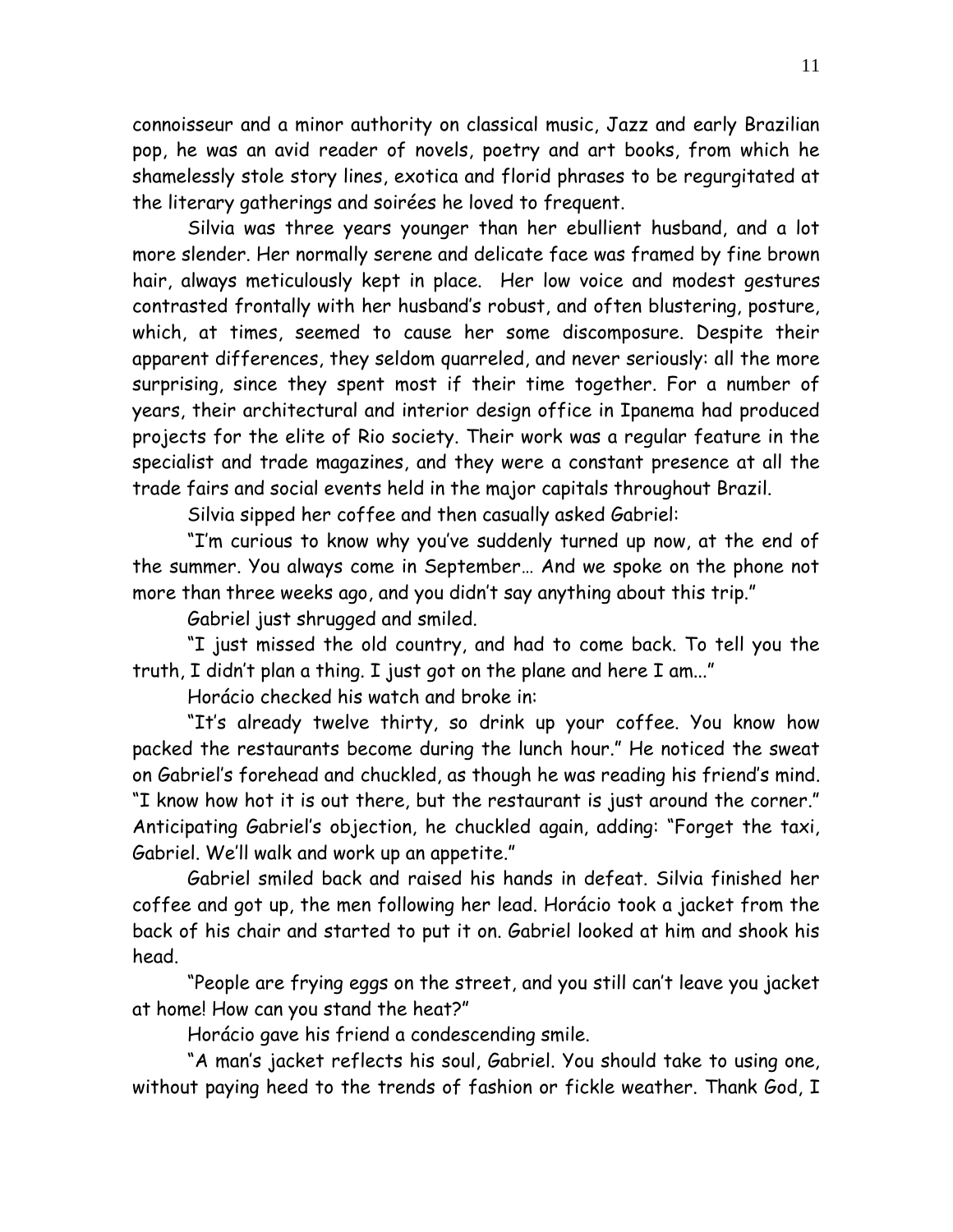am immune to temperatures below, or up to, that of my own body heat. Frankly, I think that people who complain about ambient temperatures below 40°C suffer from some sort of emotional problem."

Gabriel loved to listen to Horácio's off-the-cuff behavioral theories.

"People have claimed that, without a jacket, I feel naked. And that is simply untrue," Horácio went on. "Without a jacket, I am stripped of my very skin!"

"Now you're going too far, Horácio," Silvia chided, screwing up her face in mock disgust.

"Horácio, you are the greatest philosopher on the face of the earth," Gabriel mocked, reaching down to drink the last of his coffee. "Your theory on jackets should be chiseled in granite."

"Nonsense," Horácio replied, starting to laugh. "My only philosophy is the fruit of a sweaty coupling between the drawing board and a good bottle of red wine!"

As Gabriel chuckled at the response, Horácio went on to talk about his current projects and to discourse on the fierce competition between interior decorators. The architect complained that, with the current rise in the standard of living, every Tom, Dick and Harry contracted an interior designer to redecorate his sorry, little apartment, and that kids just out of architectural school were cutting prices down to the bone. He then started on the good-old-days theme… His deep voice soared from word to word, and Gabriel smiled affectionately. He was swamped by an immense wave of good feelings. It was always great to be back in Rio, and especially so when he was with this incredible couple. Horácio's cultured and, at the same time, simple prose had the magical gift of making him feel completely at home. These two were his family.

Fifty-two years ago, Gabriel Botelho Karam, the only son of a Lebanese father and Brazilian mother, was born in the city of Rio de Janeiro. Scion of a prosperous family of bankers and businessmen, he never hid his scant interest in the family business, to the great despair of his father, Farid Karam. The old man had always dreamed of placing his boy's hand firmly on the tiller of the Banque Transmediterranée de l'Orient Arabe — or, more simply, the Transmediterranean Bank — a solid family-owned financial institution, founded in the fifties by Gabriel's grandfather. Even though he had never been involved in running the bank, Gabriel would end up inheriting it. Gabriel's passion had always been reserved for the imaginative and instigating universe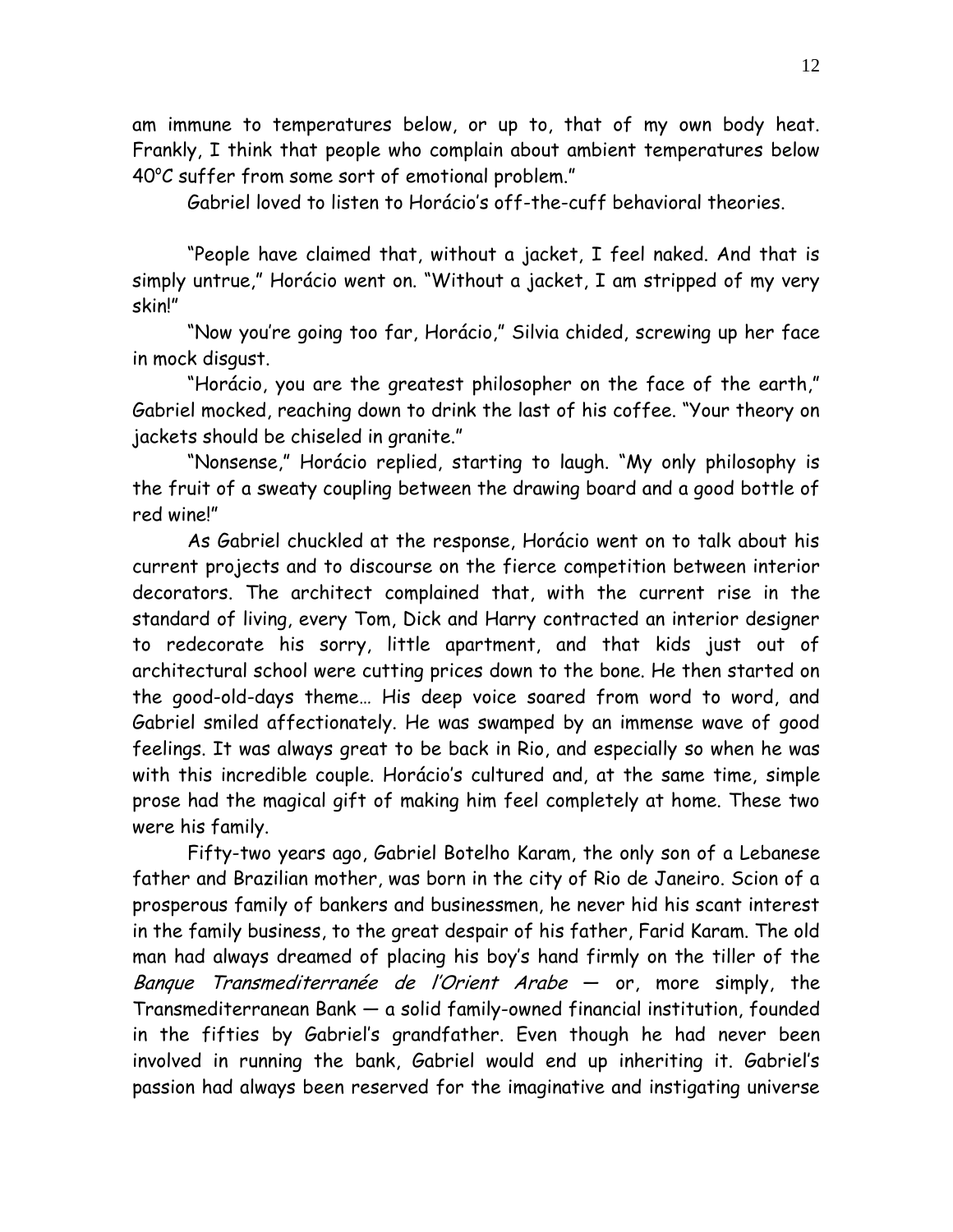of art: as far back as he could remember, his passion had been so intense that he was blind to any other option in life. It was as though Fate had condemned him to total dedication to this passion, encouraging him along a road filled with obstacles, in a world contaminated by rules and prejudice. It wasn't easy for Gabriel to stand up to the veiled disdain of his social peers, who just couldn't envisage why anyone would turn down an auspicious future at the command of a solid business, so that they could try to become an artist  $-$  then considered a vocation for lunatics or, at the very least, people of doubtful character.

However, all the pressure was quite useless. Gabriel just didn't have any choice in the matter. Art had used its sharpened claws to drag him from the arid and oppressive captivity of contemporary society, and release him into a sun and oxygen filled world where he could plunge deep into his very being and fly on the wings of his imagination. The doors of reflection were flung wide open: he was freed of the yoke of the system, and finally stripped of prejudice and snap judgment. From that moment on, Gabriel's art transcended the planes of imagination and contemplation to acquire the features of a superior being, capable of attaining a state of permanent reflection, of communion with the infinite, of comprehension of the human soul and mind, of God Himself. This gave the young artist an inexhaustible source of motivation and a healthy unease with the contemporary world, with its History and with its version of the meaning of Man. This became his universe, and regardless of how his family  $-$  in their love  $-$  conspired to annihilate it, his internal urges spoke out louder. To this day, the memory of his healthy rebellion was a source of burning pride.

Just before his twenty-second birthday, his father died precociously of inoperable cancer. Accompanied by his mother, Gilda Góes Botelho, Gabriel left the family home in Botafogo and went to live with his paternal grandfather in Beirut. He was awarded a degree in History by the University of Saint-Joseph and, a year later, met Solange Rubeiz, one year his junior. They got married four years later.

Their fairy tale marriage lasted more than a decade, and produced a fine son, whom they baptized Michel. Solange and Gabriel shared the same preferences and had similar temperaments, so that, at times, it seemed they could read each others thoughts. It was a very busy period in Gabriel's life. He traveled frequently to confer with intellectuals and academics and to participate in congresses and international conferences on matters that ranged from archeology to philately. He also furthered his studies of ancient languages, becoming quite fluent in Greek, Latin, Hebrew and Aramaic. This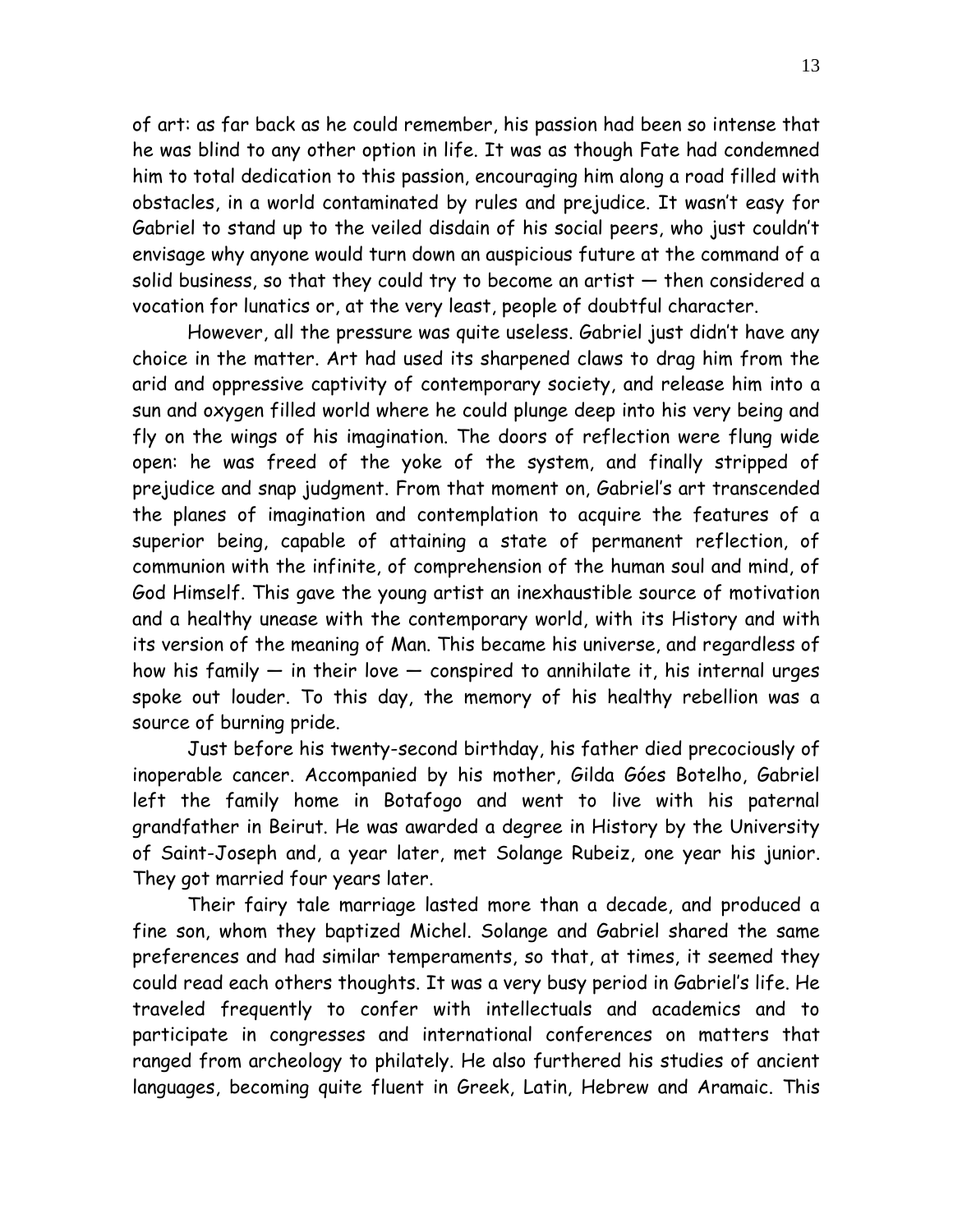ability was put to good use in his research projects among fragile manuscripts and archaic documents deposited in specialist sections of museums and libraries throughout the world. The years of study led him to publish three books on the history of art, one of which was a long and boring guide to Gothic art. The guide contained so many obvious and dispensable personal impressions that it ended up more of a travel diary than an academic tome. And, as he later admitted with a wry grin, neither of the other books was exceptional in any way.

And then, in the summer of 1987, at the peak of his youthful career, Gabriel's life was struck by tragedy. It was early in the week and a fragile ceasefire reigned in the burnt-out, devastated streets of Beirut, castigated by the chaos and violence of a civil war that had broken out in 1975 and would only come to an exhausted end three years later, in 1990. As Solange was driving Michel home from school under the smoke filled sky, she turned right into Sursock Street. Three blocks from the National Museum, a parked Mercedez-Benz went up in a violent explosion, just as Solange was passing by. She and Michel were killed instantly. The car bomb had been placed in the green line area, a wide no-man's land that cut a swathe through the center of the once prosperous capital. The command of the Shiite militia, which controlled West Beirut at the time, claimed authorship of the attack. The intended target had been the leader of a Maronite faction, which supported the President, Amin Gemayel. However, his route had been strategically changed just before the bomb went off.

The shock and trauma of the loss of his wife and eleven year old son plunged Gabriel into deep depression. For the next few years, he led the bitter life of a recluse, avoiding all social contact and loosing all interest in the world. His recovery was slow and faltering, undoubtedly aided by the support of a psychiatrist who called in to see him twice a week over the roughest period.

Now, more than ten years later, standing in the cafeteria under the museum skylights, Gabriel felt a wave of emotion as he realized that he had changed. He had finally done what would have seemed impossible ten years before: he had put his family's loss to rest, and could now get on with his life. Looking at Horácio and Silvia, whom he held as close as brother and sister, he weighed up his life and came to the conclusion that, despite the tragedy he had suffered, life had been good. Of course, he couldn't yet factor in the troubles that were looming just over the horizon.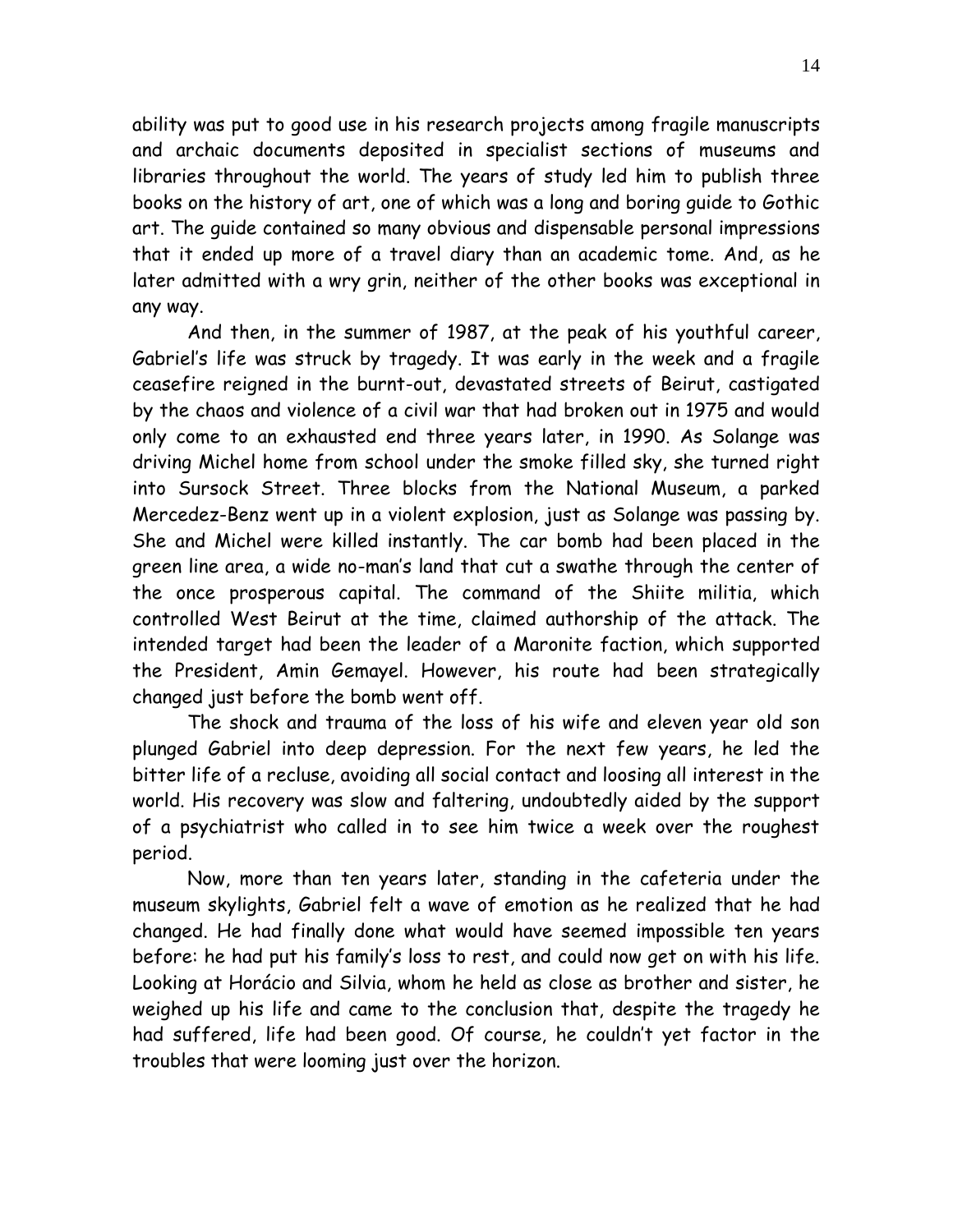Horácio paid for their coffees and linking his arm with Silvia's ushered Gabriel towards the exit. It was a quarter to one when they came out of the museum and started to walk towards the restaurant. They took a shortcut under the mezzanine of the modernist palace that had housed the Ministry of Education, passed in front of the two hundred year old church of Santa Luzia and finally came to the building occupied by the French Consulate. One of Horácio's favorite restaurants: Le Champs Elysées, was up on the twelfth floor.

Settled at a window table, with a fine view of Sugarloaf Mountain and Guanabara Bay, they ordered escallops of grouper with rocket and rosemary butter, to be washed down with a bottle of Sauternes Eschenauer.

As soon as the waiter left to get their order, Horácio pulled out his cell phone and punched in a rapid sequence of numbers. Gabriel watched as Horácio waited in vain for a reply. Horácio's easy-going manner seemed to dissolve as the phone continued to ring, apparently unanswered. Tension lines appeared on his brow, and his ruddy cheeks seemed to emphasize dark shadows under the eyes, which Gabriel hadn't noticed until now. Horácio closed his phone as soon as the food arrived. He put the device away and, in an apparent effort to put the episode behind him, took hold of his wine glass.

"I propose a toast," he said, and raised the glass towards Silvia. "To our dearest friend, Gabriel, and a most enjoyable visit."

Gabriel glanced at Silvia, but she just raised her glass, the ghost of an embarrassed smile on her lips. Despite Silvia's greater self-control, Gabriel could see that she shared her husband's unease. He knew both of them well enough to sense that something was going on. This feeling was reinforced when he noticed that Horácio just picked at the grouper, one of his favorite dishes.

"I hope I'm not out of line, Horácio," Gabriel said hesitantly. "But is there anything I can do to help?"

Horácio rolled his eyes.

"What on earth do you mean?"

"It's just that you seem troubled…"

Horácio smiled and shook his head.

"Do I indeed? Well I didn't sleep too well last night." He slowly nodded his head. "I am a little tired."

Again, Gabriel glanced at Silvia, but her whole attention seemed to be fixed on her meal, so he decided to let it go. They finished their main dish and asked for the dessert trolley. While Silvia and Gabriel discussed the merits of the fruit and confections, Horácio — who had a notorious sweet tooth —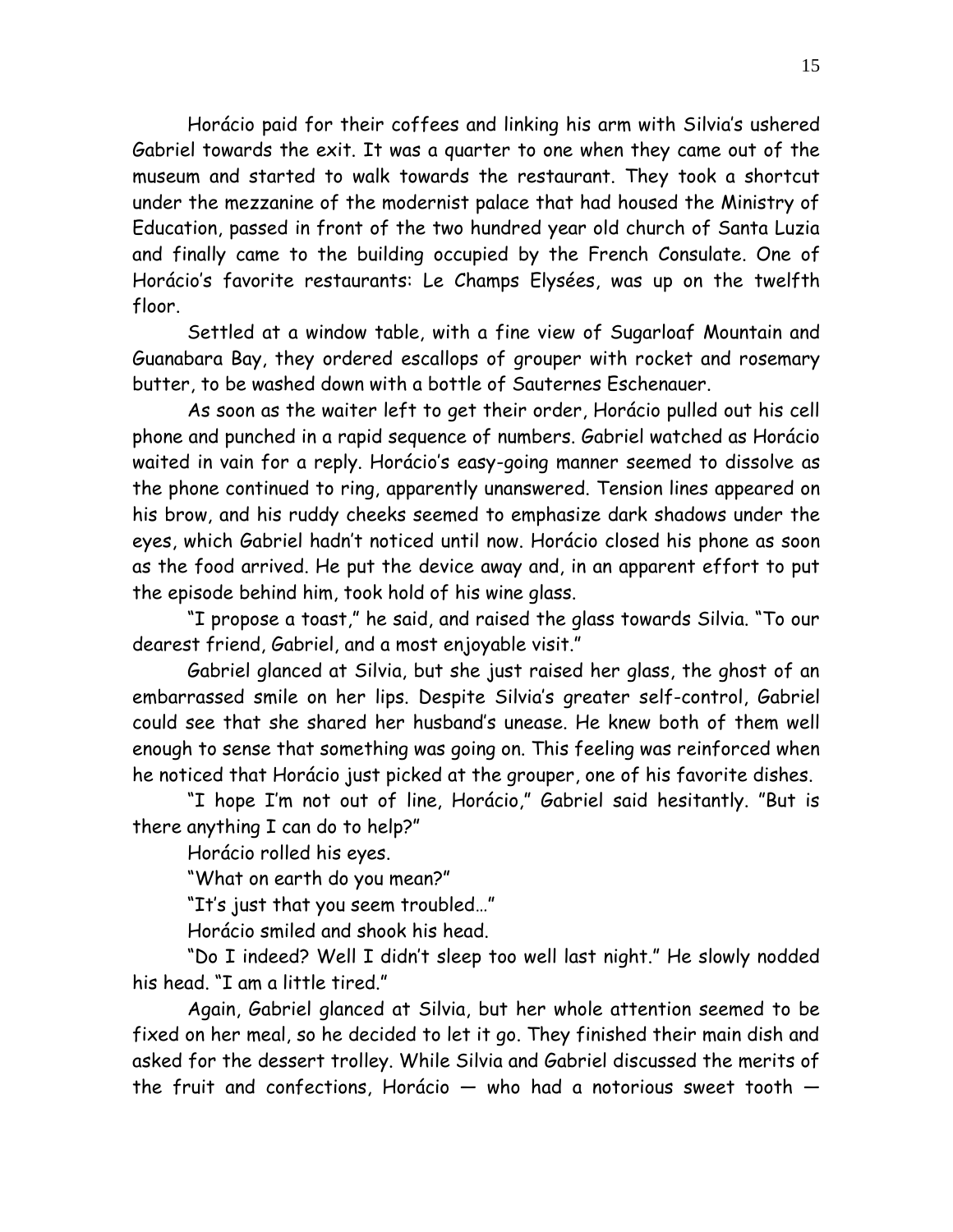ignored them and again took the phone from his pocket. Once again, his call went unanswered and he snapped the cell phone shut.

Gabriel couldn't hold himself back.

"What is going on, Horácio?"

"It's nothing! I told you… nothing at all," he retorted. "It's just a minor business matter."

Silvia caught Gabriel's eye and surreptitiously shook her head. Her eyes seemed blank and sad, and confirmed what Gabriel already knew: something was going on, and they were seriously worried. But he also knew that, if they needed his help, they would tell him in their own good time.

\* \* \*

Horácio took the window seat for the air-conditioned bus ride back to Copacabana. Seemingly lost in thought, he ignored the scenery throughout the whole trip. Gabriel glanced at his profile from time to time, bravely fighting back an urge to bring the matter up one last time.

However, his fertile mind wouldn't give him peace, and he found himself trying to imagine what the problem could be. Maybe it really was just a business matter. Maybe Horácio had a problem with one of his projects? Suppliers often failed to deliver on the agreed date, and it certainly wasn't impossible for one of his contractors to be behind schedule. But that wouldn't explain the extent of Horácio's worry. The man had been in the business a long time, and he was used to dealing with problem clients and truculent builders. He certainly wouldn't loose sleep over a matter like that. Gabriel also ruled out physical malaise: otherwise, they would just have called off lunch and come home directly from the museum.

Gabriel was still trying out various scenarios when the bus dropped them off at the corner of Barata Ribeiro and Xavier da Silveira, and he gladly accepted Horácio's invitation to come up for coffee. His friends lived in the penthouse to an imposing but sober building, designed along classical lines, located right beside the traditional Mallet Soares College. As he always did on his trips to Rio, Gabriel was staying in the small apartment he maintained for that very purpose. Simply furnished, the apartment caught the sea breeze and looked down on bustling Avenida Atlântica. More importantly, it was only a five minute walk from Horácio and Silvia's place.

As they entered the apartment, Horácio peeled off his jacket and headed straight for his office to check the answering machine, leaving Silvia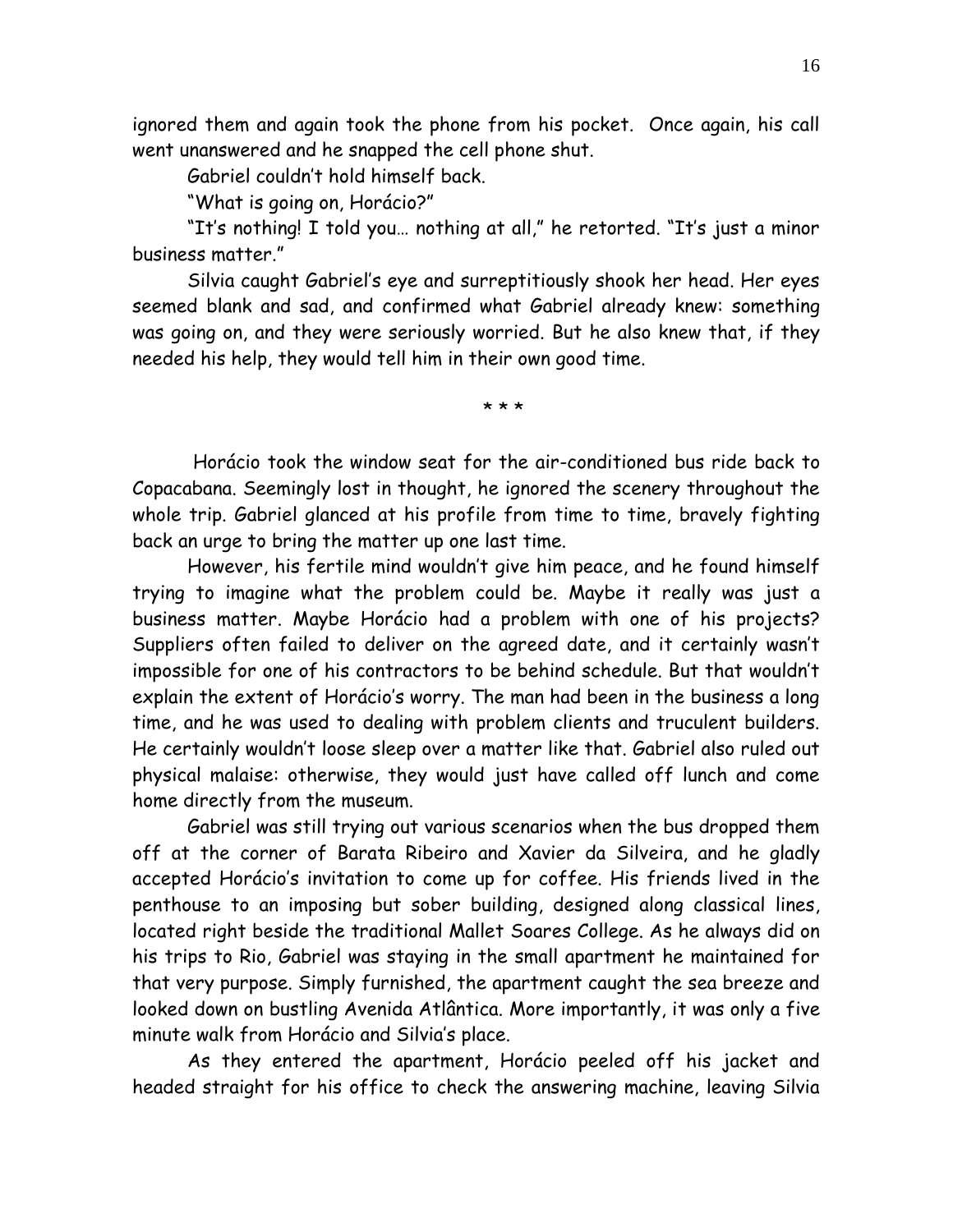and Gabriel to make the coffee. Ten minutes later he joined them in the lounge, where they sipped their coffee, enjoying the breeze let in by the wide open French windows and watching the afternoon sunlight redden as it moved up the wall.

As dusk fell, Horácio's eyes slowly closed and he nodded off to sleep. But it still took another fifteen minutes before Gabriel gathered up the courage to begin his interrogation of Silvia.

"It really is nothing, Gabriel. We're both just a little tired," she sighed, her gaze fixed on the buildings across the street.

Gabriel just shrugged.

"Whatever you say. If you don't want to tell me what's the matter, there's not much I can do."

He watched as Silvia nibbled on her lower lip, before shifting her gaze to her husband, deep in slumber. When she finally turned to Gabriel, he could see the first tears glistening on her cheeks. He held her gaze while the tears turned into heart-rending sobs, and kept his silence until they also subsided.

"I don't know if I should tell you," she finally managed to say. "As you suspect, we do have a problem, but I don't know if we have the right to get you involved."

Gabriel waited for her to go on.

"I've been trying to act as though nothing was the matter for Horácio's sake," Silvia told him, her voice coming under control. "If he knew how worried I really am, I don't know what it would do to him." She took a couple of deep breaths, trying to put her thoughts in order. "We haven't had any word from Horácio's brother in almost five weeks. He left Brazil over seven years ago and, in all that time, he phones us three times a week, as regular as clockwork. So, obviously, we're worried about him. Something has happened and we have no way of finding out what. It's getting so that we can't sleep at night. Horácio has lost his appetite. When we have to leave the house — like today to have lunch with you — he calls here every ten minutes to check on the answering machine. It's like that every day. We don't know where to turn."

Gabriel was astounded.

"But don't you have his number? Or even an address where you could trace him?"

"He left his old apartment and wouldn't give us a new number. He said that he was working on a top-secret project for the Government and that he'd be incommunicado for a while, but that he'd maintain contact from his end. Of